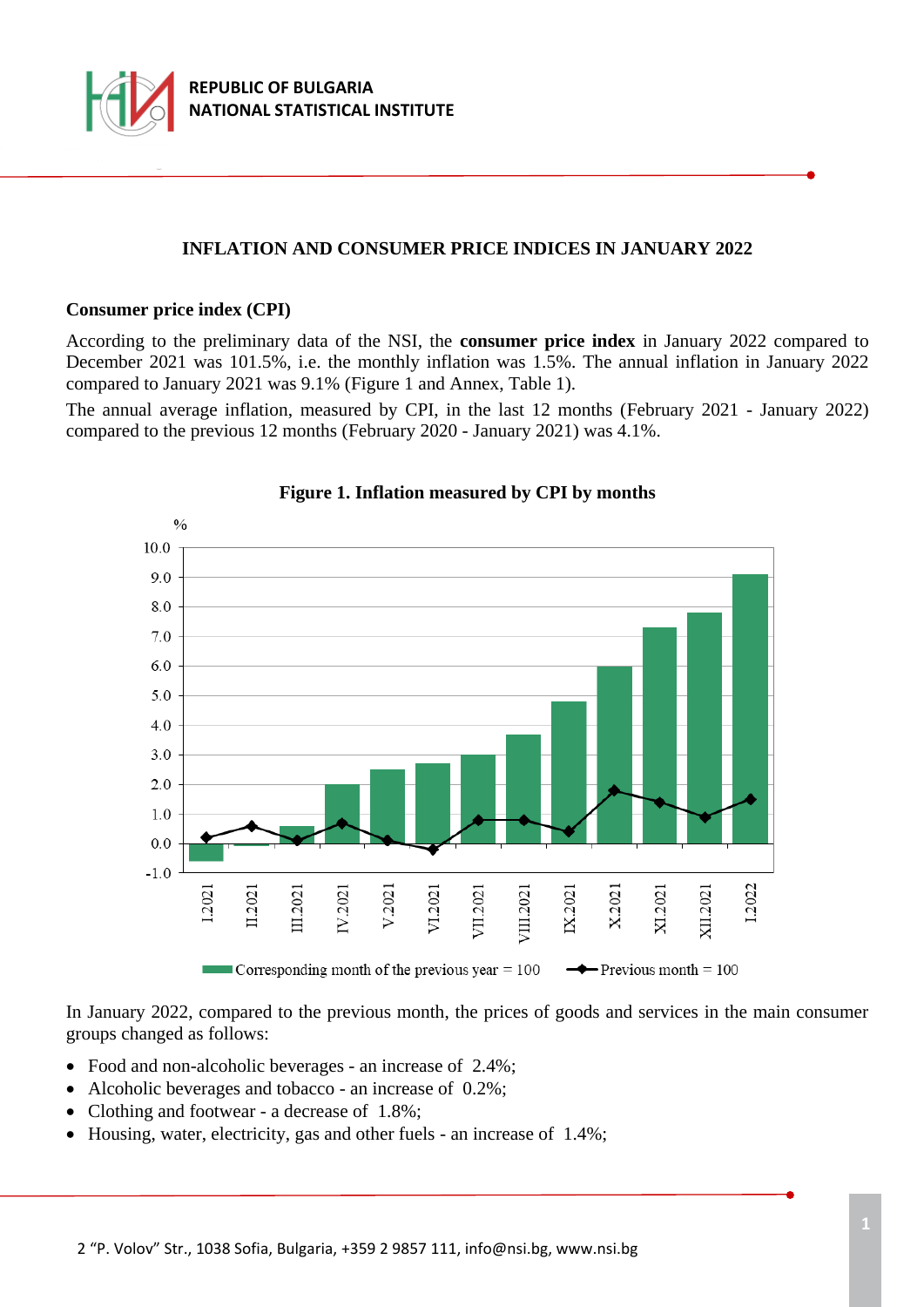

- Furnishings, household equipment and routine maintenance of the house an increase of  $1.2\%$ ;
- Health an increase of 0.4%;
- Transport an increase of 0.6%;
- Communications the prices remained at the level of the previous month;
- Recreation and culture an increase of 3.8%;
- Education an increase of 0.2%;
- Restaurants and hotels an increase of 2.3%;
- Miscellaneous goods and services an increase of 1.7%.

## **Harmonized index of consumer prices (HICP)**

According to the preliminary data of the NSI, the **harmonized index of consumer prices** in January 2022 compared to December 2021 was 101.2%, i.e. the monthly inflation was 1.2%. The annual inflation in January 2022 compared to January 2021 was 7.7% (Annex, Table 2).

The annual average inflation, measured by HICP, in the last 12 months (February 2021 - January 2022) compared to the previous 12 months (February 2020 - January 2021) was 3.5%.

In terms of HICP, in January 2022, compared to the previous month, the prices of goods and services in the main consumer groups changed as follows:

- Food and non-alcoholic beverages an increase of 2.2%;
- Alcoholic beverages and tobacco an increase of 0.3%;
- Clothing and footwear a decrease of 1.7%;
- Housing, water, electricity, gas and other fuels an increase of 1.9%;
- Furnishings, household equipment and routine maintenance of the house an increase of 1.1%;
- $\bullet$  Health an increase of 0.4%;
- Transport an increase of 0.2%;
- Communications the prices remained at the level of the previous month;
- Recreation and culture an increase of 1.9%;
- Education an increase of 0.3%;
- Restaurants and hotels an increase of 2.3%;
- Miscellaneous goods and services an increase of 1.2%.

## **Price index of a small basket (PISB)**

According to the preliminary data of the NSI, the **price index of a small basket** in January 2022 compared to December 2021 was 101.7% (Annex, Table 3).

In January 2022, compared to the previous month, the prices of goods and services in the small basket for the 20% households with the lowest income changed as follows:

- Food products an increase of 2.9%;
- Non-food products an increase of 0.8%;
- Services an increase of 0.1%.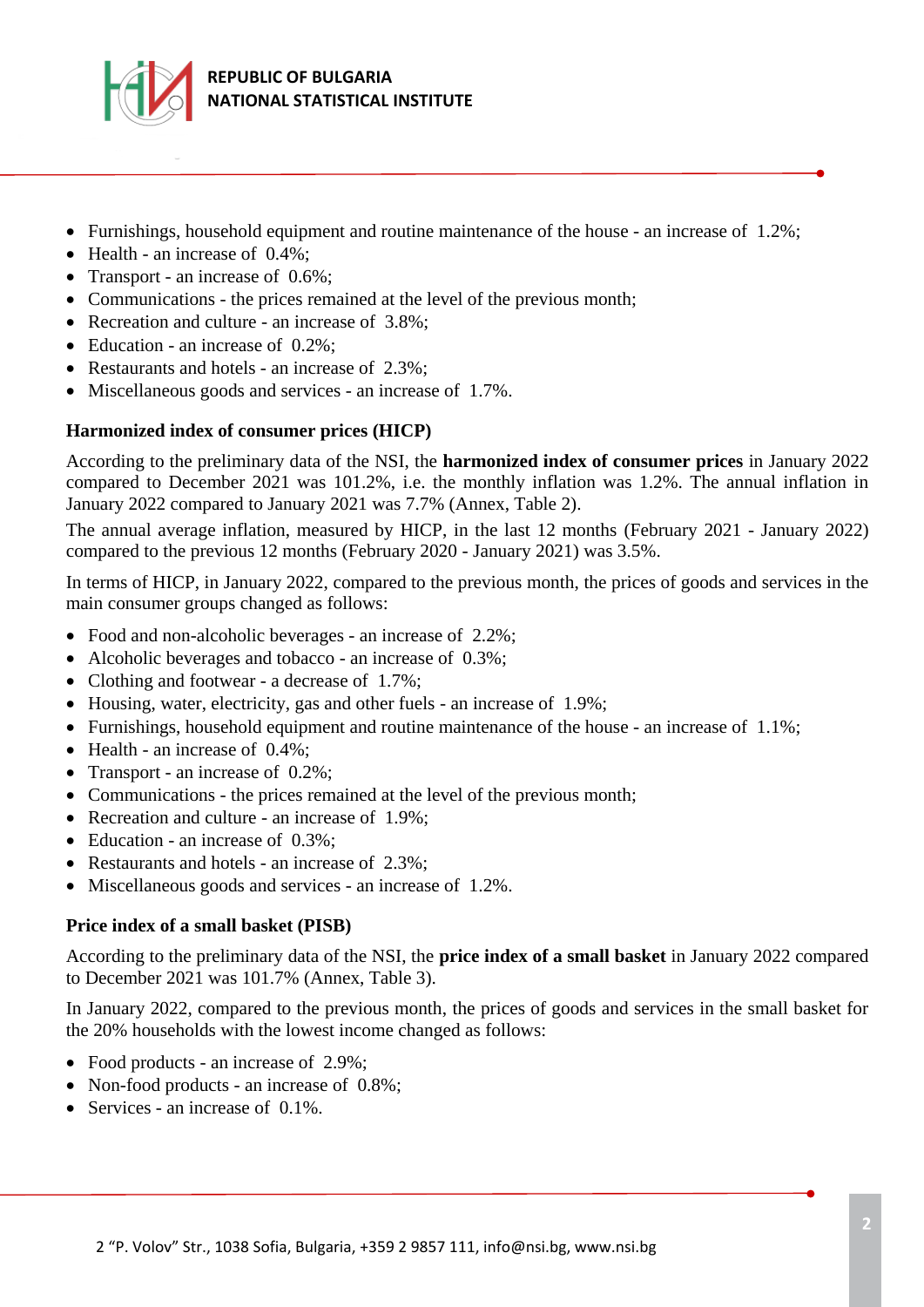

## **Methodological notes**

i<br>L

The **consumer price index (CPI) is the official measure of inflation in the Republic of Bulgaria.** It measures the total relative price change of goods and services used by households for private (nonproduction) consumption and is calculated by applying the structure of the final monetary consumption expenditures of Bulgarian households. The main source of information for the expenditures is the household budget survey in the country. CPI in year *t* is calculated with the expenditures' structure of year *t-1.*

The **Harmonized Index of Consumer Prices (HICP) is the comparable measure of inflation across EU Member states. It is one of the criterions of price stability and readiness of Bulgaria to join the eurozone.** HICP, as well as CPI, measure the total relative price change of goods and services. Both indices are calculated using the same basket of goods and services, but differ with respect to the weights used. HICP is calculated using weights, which reflect the individual and the collective consumption of all households (incl. institutional and foreign households) on the economic territory of the country. The main source of information for HICP weights is the national accounts (NA) data. For calculation of the HICP in 2022, NA data for households' final monetary consumption expenditures (HFMCE) - domestic concept in 2020 is used. NA 2020 data are reviewed and updated to make them representative of the year 2021 following Eurostat's methodological guidance on the compilation of HICP weights in case of large changes in consumer expenditures<sup>1</sup>.

In compliance with Regulation (EC) No. 2015/2010 **since January 2016 the base year for HICP has been changed** and all indices have been calculated and published at **2015 as a base year.** The time series have been recalculated according to the new base year and have been posted on the NSI website (www.nsi.bg).

The **Price Index of a Small Basket (PISB)** is a measurement of the relative average price changes of 100 socially useful and vital for living goods and services. The weights of this index reflect the expenditures of the 20% lowest households' incomes. The source of weights information is the Households Budget Survey in the country. This index in year *t* is calculated with the weights of year *t-1.*

The **chain** consumer price indices measure the price change in the current month compared to the previous month. The chain consumer price indices are used as a measure of **monthly inflation.**

The **12-month** consumer price indices measure the price changes occurring between the current month and the same month of the previous year. The 12-months consumer price indices are used as a measure of **annual inflation.**

Consumer price indices **over December of the previous year** measure the accumulated changes in prices of the current month with respect to December of the previous year. Consumer price indices over December of the previous year are used as measures of **inflation since the beginning of the year.** In December of each year, the 12-months index is equal to the index over December of the previous year.

Guidance on the compilation of HICP weights in case of large changes in consumer expenditures, Eurostat, Directorate C, Macro-economic statistics, 3.02.2020:

[https://ec.europa.eu/eurostat/documents/10186/10693286/Guidance-on-the-compilation-of-HICP-weights-in-case-of-large](https://ec.europa.eu/eurostat/documents/10186/10693286/Guidance-on-the-compilation-of-HICP-weights-in-case-of-large-changes-in-consumer-expenditures.pdf)[changes-in-consumer-expenditures.pdf.](https://ec.europa.eu/eurostat/documents/10186/10693286/Guidance-on-the-compilation-of-HICP-weights-in-case-of-large-changes-in-consumer-expenditures.pdf)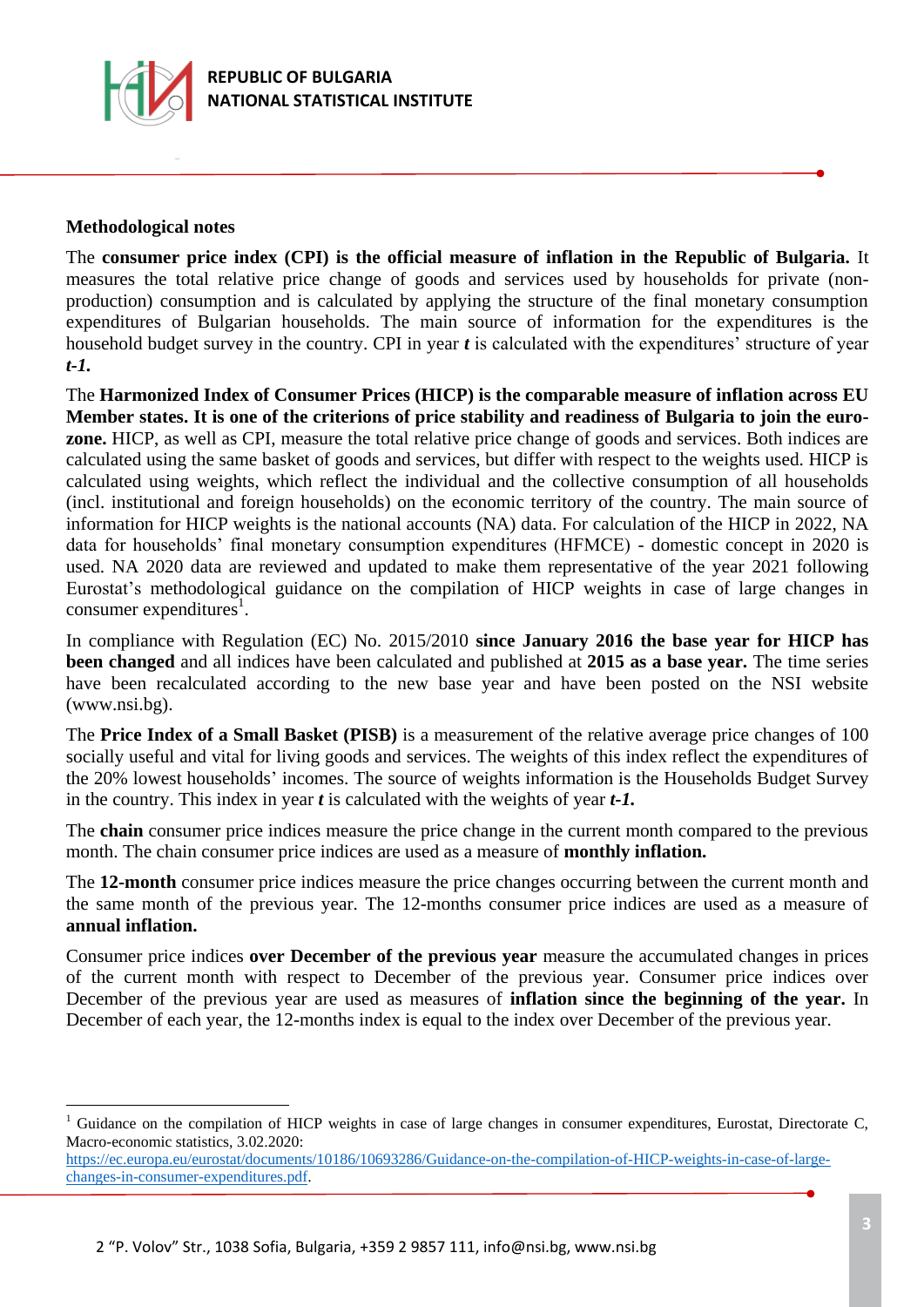

The **annual average** consumer price indices measure the average price change during the 12 months of the current year compared to the average price change during the 12 months of the previous year. The annual average consumer price indices are used as a measure of the **annual average inflation.**

**January 2022 price indices are released as preliminary** since they are calculated with the household budget data for the period October 2020 - September 2021. **The final January 2022 consumer price indices**, calculated with the annual 2021 household budget data for the weights, will be released along with the February 2022 data.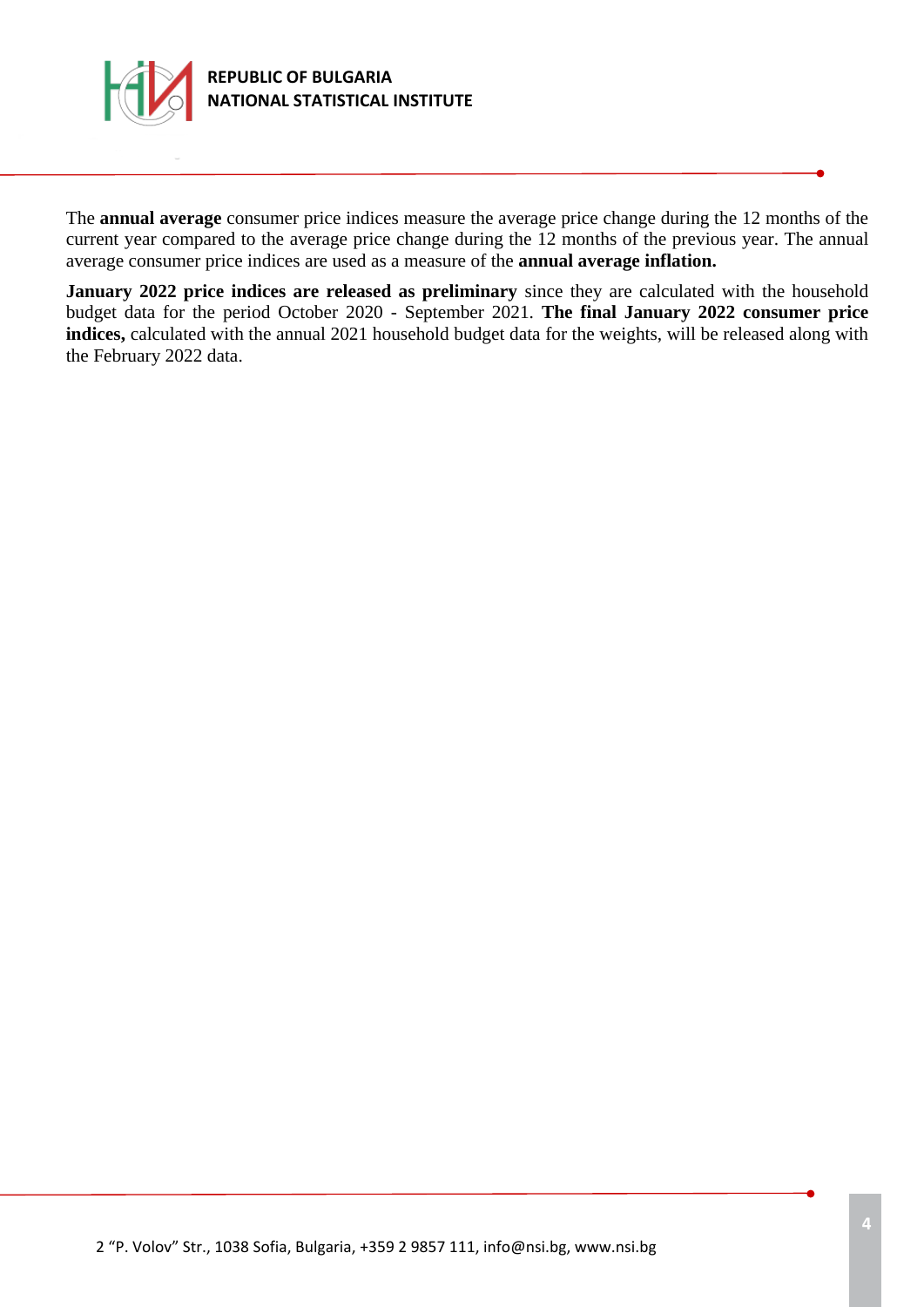

### **Consumer price indices in the context of the COVID-19 crisis**

The National CPI, HICP and the PISB for January 2022 have been produced according to Eurostat's methodological guidance on the compilation of the HICP in the context of the COVID-19 crisis, applying the following principles:

- fixed statistical weights used in the calculation of the indices;
- production of all indices according to the ECOICOP classification (European Classification Of Individual Consumption by Purpose);
- minimizing the number of imputed prices and sub-indices where possible;
- estimation of missing price observations by applying imputation methods.

The percentage of missing price observations for January 2022 was 2%, distributed according to ECOICOP main headings as follows:

|                         |                                                                       | (Per cent)                              |
|-------------------------|-----------------------------------------------------------------------|-----------------------------------------|
| <b>Commodity groups</b> |                                                                       | <b>Missing</b><br>price<br>observations |
| 00                      | <b>Total CPI</b>                                                      | 2                                       |
| 01                      | Food and non-alcoholic beverages                                      | $\overline{2}$                          |
| 02                      | Alcoholic beverages and tobacco                                       |                                         |
| 03                      | Clothing and footwear                                                 |                                         |
| 04                      | Housing, water, electricity, gas and other<br>fuels                   |                                         |
| 05.                     | Furnishings, household equipment and<br>routine household maintenance | 2                                       |
| 06                      | Health                                                                |                                         |
| 07                      | <b>Transport</b>                                                      | 0                                       |
| 08                      | Communication                                                         |                                         |
| 09                      | Recreation and culture                                                | 2                                       |
| 10                      | Education                                                             | $\overline{2}$                          |
| 11                      | Restaurants and hotels                                                | 7                                       |
| 12                      | Miscellaneous goods and service                                       | 2                                       |

The missing price observations' estimation has been carried out by using the imputation methods recommended by Eurostat and agreed with the Member States:

- with the nearest aggregate index (sub-index) in the hierarchical structure of the index (at a product level based on available prices for the same product) - for missing price observations of products that were available on the market;
- carry forward the last observed prices for some products (e.g. cultural services), where there were reasons to expect that their prices would be the same once the situation would revert back to normal.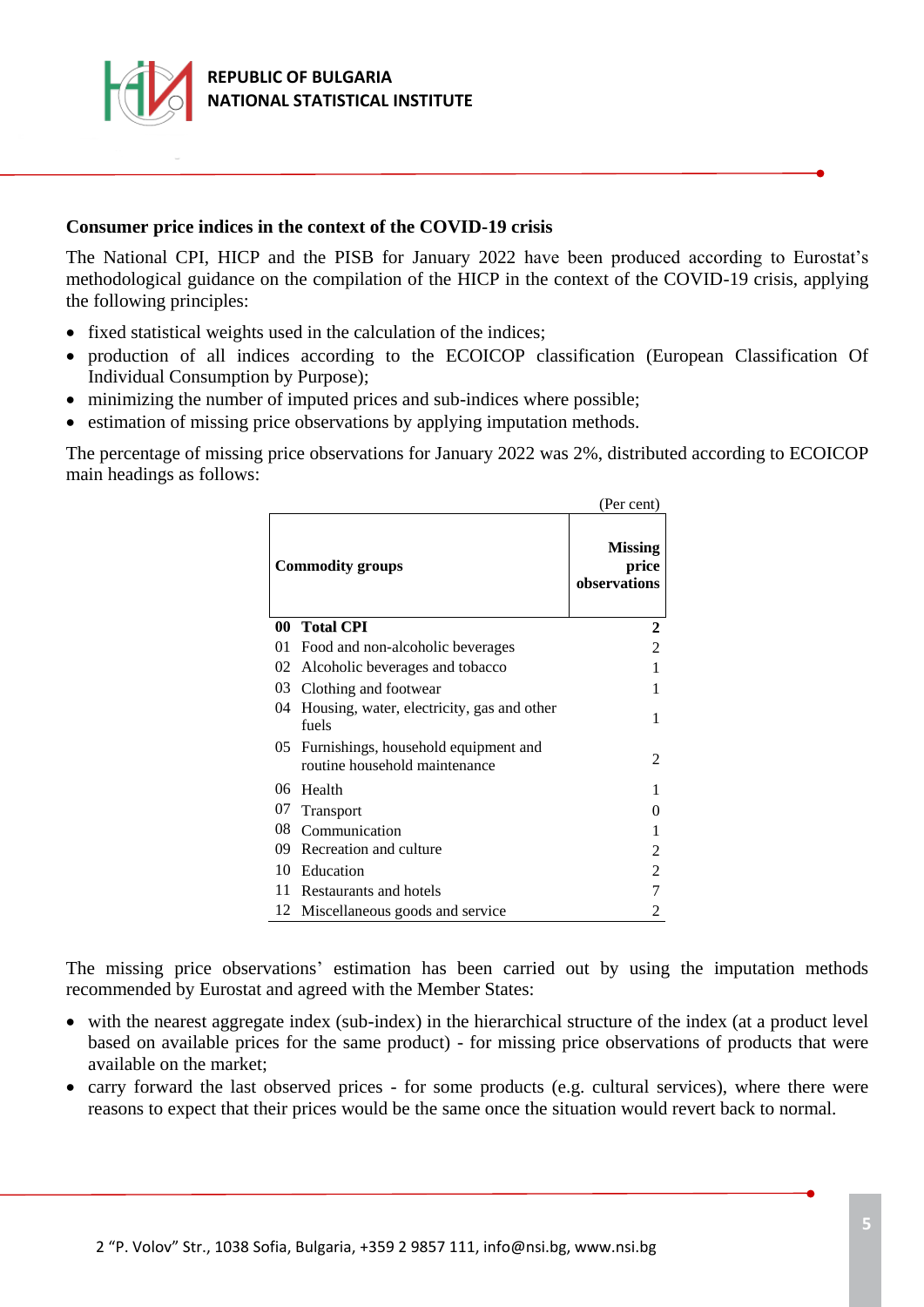

#### **Annex**

## **Table 1**

|                         |                                            |         |                                  |                                 | (Per cent)                                                |
|-------------------------|--------------------------------------------|---------|----------------------------------|---------------------------------|-----------------------------------------------------------|
|                         |                                            |         | January 2022                     |                                 |                                                           |
| <b>Commodity groups</b> |                                            | Weights | <b>Previous</b><br>$month = 100$ | <b>December</b><br>$2021 = 100$ | Corresponding<br>month of the<br>previous year<br>$= 100$ |
| 00 <sup>°</sup>         | <b>Total CPI</b>                           | 100.000 | 101.5                            | 101.5                           | 109.1                                                     |
| 01                      | Food and non-alcoholic beverages           | 31.533  | 102.4                            | 102.4                           | 111.2                                                     |
| 02                      | Alcoholic beverages and tobacco            | 4.837   | 100.2                            | 100.2                           | 101.2                                                     |
| 03                      | Clothing and footwear                      | 4.236   | 98.2                             | 98.2                            | 104.7                                                     |
| 04                      | Housing, water, electricity, gas and other |         |                                  |                                 |                                                           |
|                         | fuels                                      | 17.094  | 101.4                            | 101.4                           | 113.2                                                     |
| 05                      | Furnishings, household equipment and       |         |                                  |                                 |                                                           |
|                         | routine household maintenance              | 5.681   | 101.2                            | 101.2                           | 105.8                                                     |
| $06^{\circ}$            | Health                                     | 8.013   | 100.4                            | 100.4                           | 101.2                                                     |
| 07                      | Transport                                  | 9.006   | 100.6                            | 100.6                           | 121.3                                                     |
| 08                      | Communication                              | 5.473   | 100.0                            | 100.0                           | 94.6                                                      |
| 09                      | Recreation and culture                     | 4.782   | 103.8                            | 103.8                           | 108.3                                                     |
| 10                      | Education                                  | 0.770   | 100.2                            | 100.2                           | 104.6                                                     |
| 11                      | Restaurants and hotels                     | 3.632   | 102.3                            | 102.3                           | 108.9                                                     |
| 12                      | Miscellaneous goods and service            | 4.944   | 101.7                            | 101.7                           | 105.4                                                     |
| Foods                   |                                            | 32.855  | 102.4                            | 102.4                           | 110.9                                                     |
| Non-foods               |                                            | 35.882  | 100.6                            | 100.6                           | 110.0                                                     |
| Catering                |                                            | 3.205   | 102.1                            | 102.1                           | 109.0                                                     |
| <b>Services</b>         |                                            | 28.057  | 101.4                            | 101.4                           | 105.9                                                     |

# **Consumer price indices in January 2022 (preliminary data)**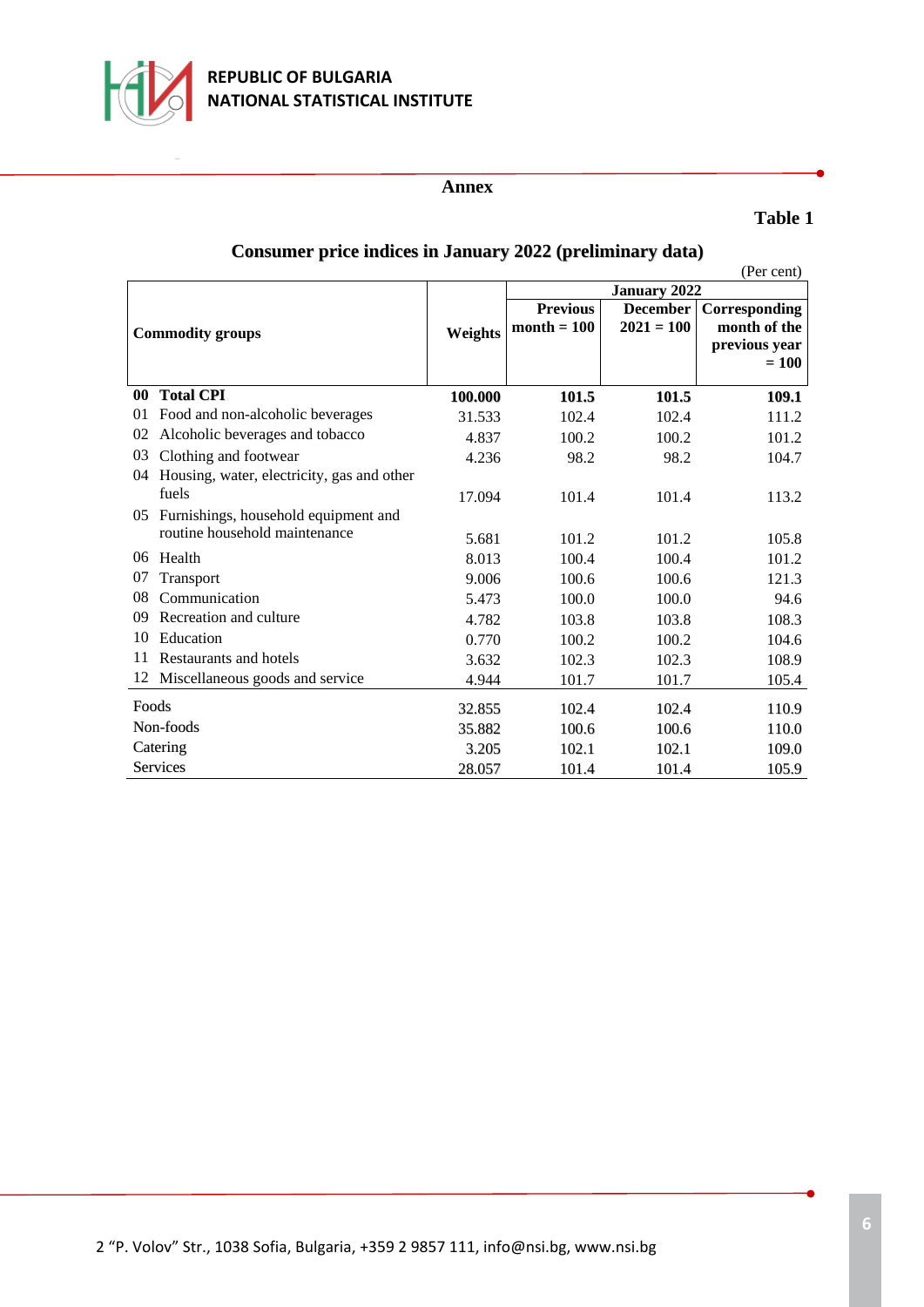

## **Table 2**

# **Harmonized indices of consumer prices in January 2022 (preliminary data)**

|                         |                                      |          | <b>January 2022</b> |                                  |                                 |                                                           |
|-------------------------|--------------------------------------|----------|---------------------|----------------------------------|---------------------------------|-----------------------------------------------------------|
| <b>Commodity groups</b> |                                      | Weights  | $2015 = 100$        | <b>Previous</b><br>month $= 100$ | <b>December</b><br>$2021 = 100$ | Corresponding<br>month of the<br>previous year<br>$= 100$ |
|                         |                                      |          |                     |                                  |                                 |                                                           |
|                         |                                      | %        | $\frac{0}{0}$       |                                  |                                 |                                                           |
| 00                      | <b>Total HICP</b>                    | 1000.000 | 114.80              | 101.2                            | 101.2                           | 107.7                                                     |
| 01                      | Food and non-alcoholic beverages     | 226.567  | 128.20              | 102.2                            | 102.2                           | 110.5                                                     |
| 02                      | Alcoholic beverages and tobacco      | 58.164   | 112.65              | 100.3                            | 100.3                           | 101.5                                                     |
| 03                      | Clothing and footwear                | 39.093   | 97.36               | 98.3                             | 98.3                            | 104.7                                                     |
| 04                      | Housing, water, electricity, gas and |          |                     |                                  |                                 |                                                           |
|                         | other fuels                          | 120.788  | 125.92              | 101.9                            | 101.9                           | 112.4                                                     |
| 05                      | Furnishings, household equipment     |          |                     |                                  |                                 |                                                           |
|                         | and routine household maintenance    | 63.809   | 107.88              | 101.1                            | 101.1                           | 106.3                                                     |
| 06                      | Health                               | 85.240   | 106.05              | 100.4                            | 100.4                           | 101.2                                                     |
| 07                      | Transport                            | 135.722  | 107.78              | 100.2                            | 100.2                           | 116.3                                                     |
| 08                      | Communication                        | 56.650   | 86.42               | 100.0                            | 100.0                           | 94.6                                                      |
| 09                      | Recreation and culture               | 78.860   | 111.07              | 101.9                            | 101.9                           | 104.3                                                     |
| 10                      | Education                            | 14.741   | 126.38              | 100.3                            | 100.3                           | 104.7                                                     |
| 11                      | Restaurants and hotels               | 62.253   | 127.79              | 102.3                            | 102.3                           | 108.2                                                     |
|                         | 12 Miscellaneous goods and service   | 58.113   | 118.64              | 101.2                            | 101.2                           | 105.3                                                     |